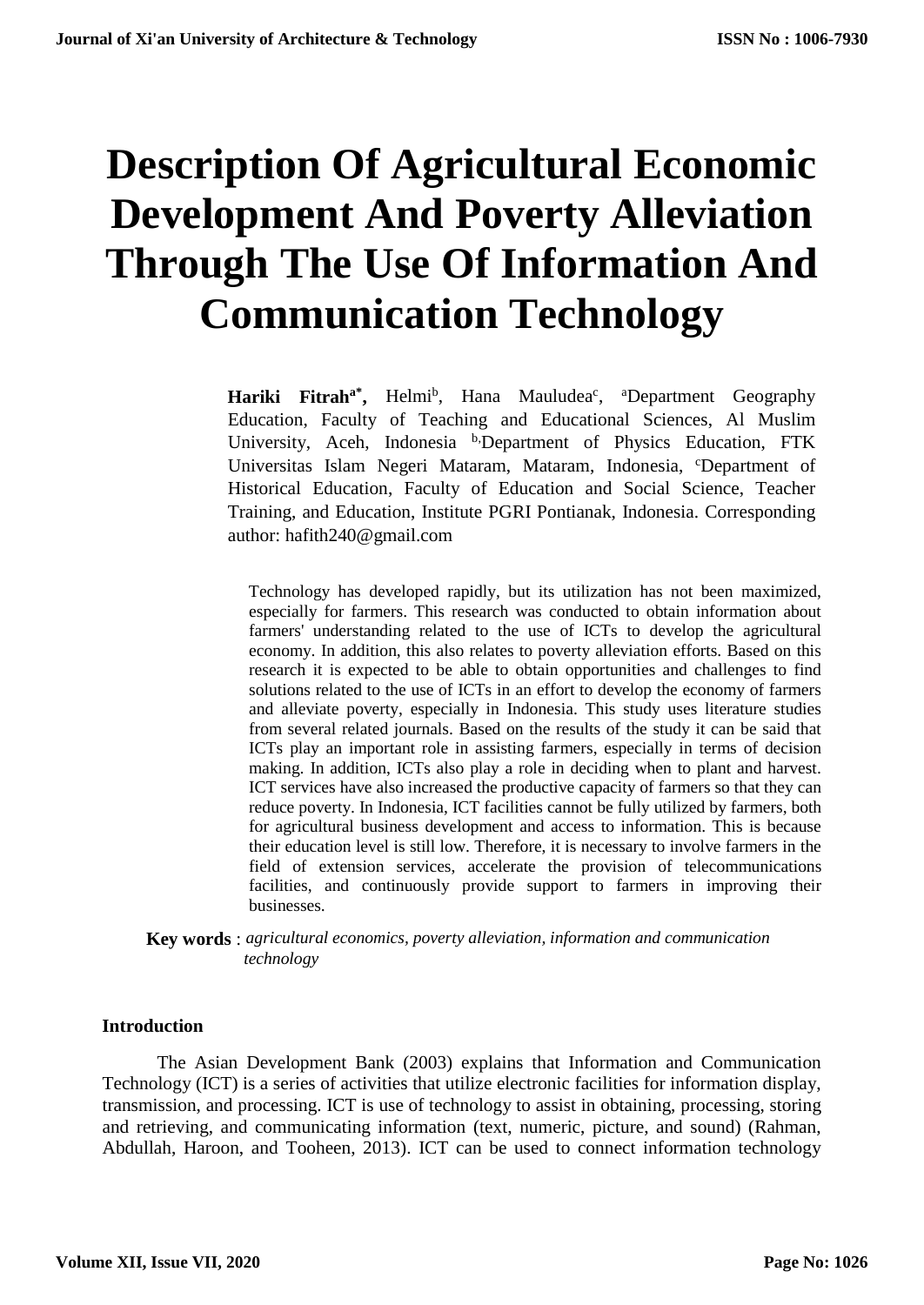devices (such as computers) with communication technology (such as telephones) and telecommunications networks (Greenidge, 2003). In its development, ICT has taken a broader dimension which includes many media such as television, telephone, video, radio, fax, telex, voice information systems, internet, and computers (Adeniyi, 2010). ICT plays a role as an enabler in socio-cultural transformation in various aspects of community life and is a major driver of community economic growth. ICT will assist in efforts to open up the isolation of rural areas to market information, capital, agricultural innovation, and other supporting facilities and infrastructure. ICTs facilitate (a) information dissemination and access to information that has added value; (B) the process of sharing knowledge; (c) skills, capacity and competency development; (d) development of communication networks; and (e) agricultural and rural economic development (Lawal-Adebowale, and Akeredolu-Ale, 2010). Efforts to develop Indonesia from the periphery and increase economic competitiveness, as well as efforts to empower people in rural areas must be accelerated through the use of ICTs.

ICT can be a solution for farmers' problems in accessing various sources of relevant, affordable and reliable information (Madukwe, 2006). ICT facilitates the delivery of counseling on time by utilizing the speed of electronic processing, such as storing, transmitting, protecting data, and retrieving information (Madukwe 2006). ICTs can help farmers in the process of making decisions, ownership of agricultural land and leasing agreements, running the economy, and marketing products (Leary and Berge, 2006). ICTs help farmers create and fight agricultural pests and diseases. This, if managed properly, will increase agricultural output, increase income, and alleviate the poverty of farmers (Leary and Berge, 2006).

Most poor people live in rural areas and make a living directly or indirectly from agriculture. Therefore, support for agriculture is a high priority for rural development (Harris, 2002). Poverty is not only an expression of a person's living conditions, but also a state of selfperception and thought in society (Leary and Berge, 2006). Poor people are those who not only do not have resources (material), but also do not have the opportunity to change the resources they have (skills, labor, and physical resources) in the activities of creating value, thus generating other valuable income for their livelihood (McNamara, 2003). Farmers need knowledge and information on various topics, such as agricultural management and production technology, the experience of other farmers, market developments and production inputs, and government policies. ICTs in the agricultural sector that are timely and relevant provide appropriate information to agricultural business households for decision making in agriculture, so that they are effective in increasing productivity, production, and profits (Lawal-Adebowale, and Akeredolu-Ale, 2010).

Information and knowledge are important components of poverty alleviation strategies. ICTs offer easy access to a large amount of information that is useful for the poor (Harris, 2002). Utilization of ICTs in the agricultural sector will be a driver in creating opportunities for agricultural and economic development so that poverty reduction occurs. In addition, the world of agriculture is increasingly dense of knowledge. Access to adequate and timely agricultural innovations supported by other relevant agricultural information can be used as input in the decision-making process for agricultural development. However, the use of ICTs and access to information for the development of the agricultural economy may face a number of challenges because agriculture in Indonesia is controlled by small farmers in rural areas with varied agricultural products and quality and they are mostly in poverty. Small farmers, among others, have limited accessibility to capital, knowledge, market information and agricultural innovations, as well as limitations in land tenure, skills, and bargaining position with the market (Mulyandari, Sumardjo, Panjaitan, and Lubis, 2010).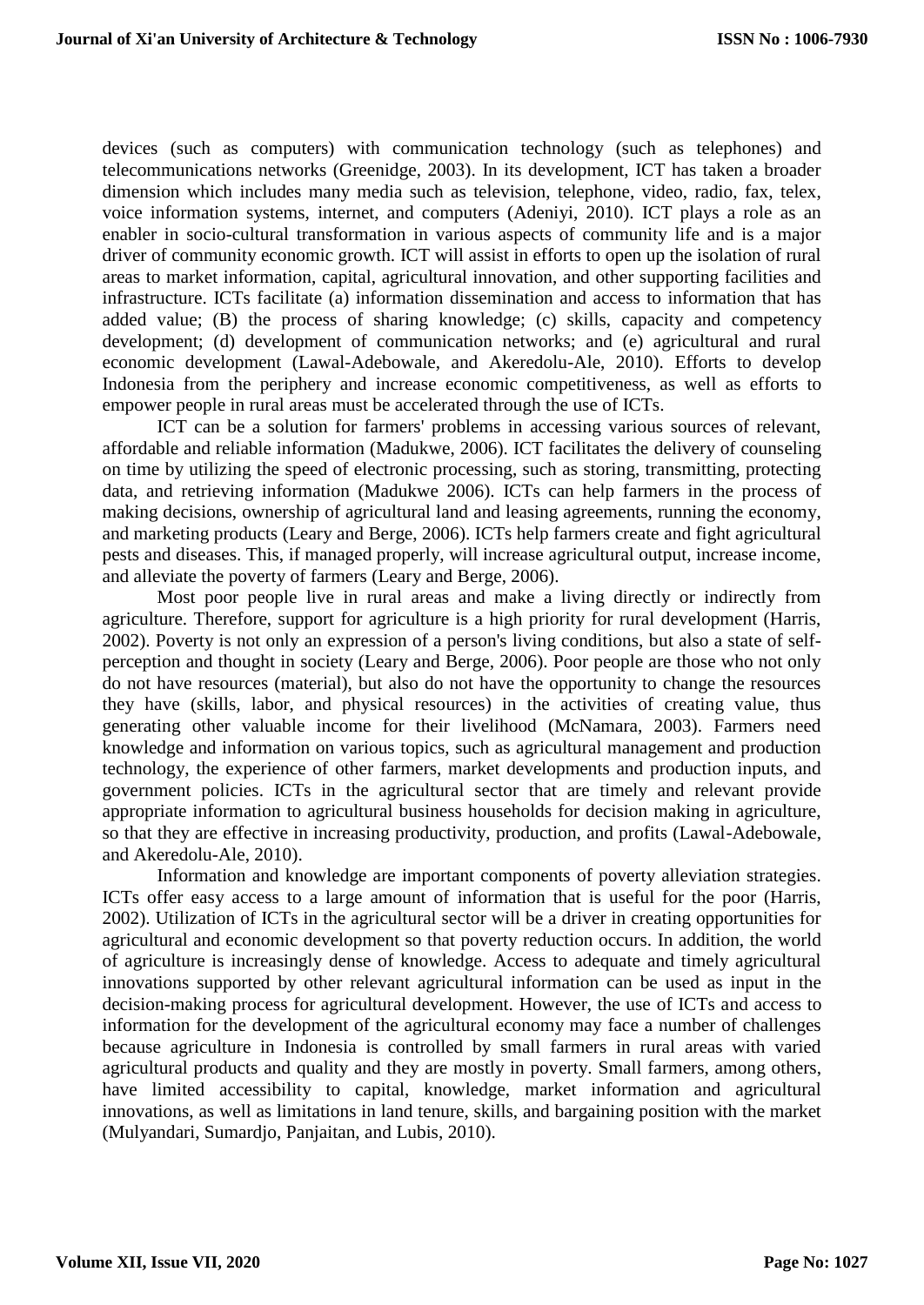The low level of farmers' ability to open themselves to a renewal and / or information related to the renewal element also worsens the condition of farmers in making decisions to reject or accept innovation (Mulyandari, Sumardjo, Panjaitan, and Lubis, 2010). In addition, the results of a survey of access and use of ICT by households and individuals in Indonesia in 2014 showed that the majority of ICTs, such as the use of radio and television are still more widely used for entertainment purposes. The internet is also more widely used to access social media. This behavior is almost evenly distributed in every type of work. The use of ICTs for entertainment purposes, the greater the respondents with low education (Ministry of Communication and Information of the Republic of Indonesia, 2015).

Agriculture is a mainstay of the rural economy so it is important to find ways to reduce the poverty situation of farmers in rural areas by addressing all the problems they might face in productive activities. ICTs offer solutions to reduce information gaps by providing information suitable for rural farmers. This study was conducted to obtain information related to the use of ICT by farmers in several developing countries for efforts to develop their economies and reduce poverty. So that solutions can be found to advance agricultural output and resolve poverty, especially in Indonesia.

#### **Research Method**

This study uses a literature study method sourced from research results published as journal articles that can be accessed online, including: (1) the role of ICT in efforts to reduce poverty of farmers in Nigeria; (2) poverty alleviation through information and communication technology: Case studies in Nigeria, (3) mobile phones and farmers marketing decision-making processes in Ethiopia; (4) the impact of ICTs on rural socioeconomic conditions in Bangladesh; and (5) the use of ICTs to obtain information for agricultural businesses in Halongonan Regency, Indonesia.

# **Results and Discussion**

# *The Role of ICT in Farmers Poverty Alleviation Measures in Nigeria*

Isife, Nnodim, and Albert (2013) report on the role of ICTs in poverty alleviation of rural farmers in Abia State, Nigeria. Abia State is a geopolitical zone in South East Nigeria, bounded by three agricultural zones Aba, Ohafia and Umuahia. The population in this study consisted of extension workers and farmers in the State of Abia. Farmers were deliberately chosen from two regions (the local government of East Ukwa and North Fillalangwa) from a total of nine regions. At random, ten farmers from each community were selected (a total of 40 farmers) and ten extension workers were also selected so that the number of respondents was fifty surveyed. There are several findings from this research, namely:

- 1) the role of ICTs in rural development and agriculture. The findings of this study indicate that ICT has a role in gaining access to markets that are outside the region directly (52%), predicting weather (50%), developing capacity so that it can reach larger buyers and receive information easily (40%) .
- 2) types of hardware and software available in the region. Respondents believe that the main ICT components that are usually used are television as much as 76%, radio as much as 80%, and GSM phones as much as 70%. Other components are the computer as much as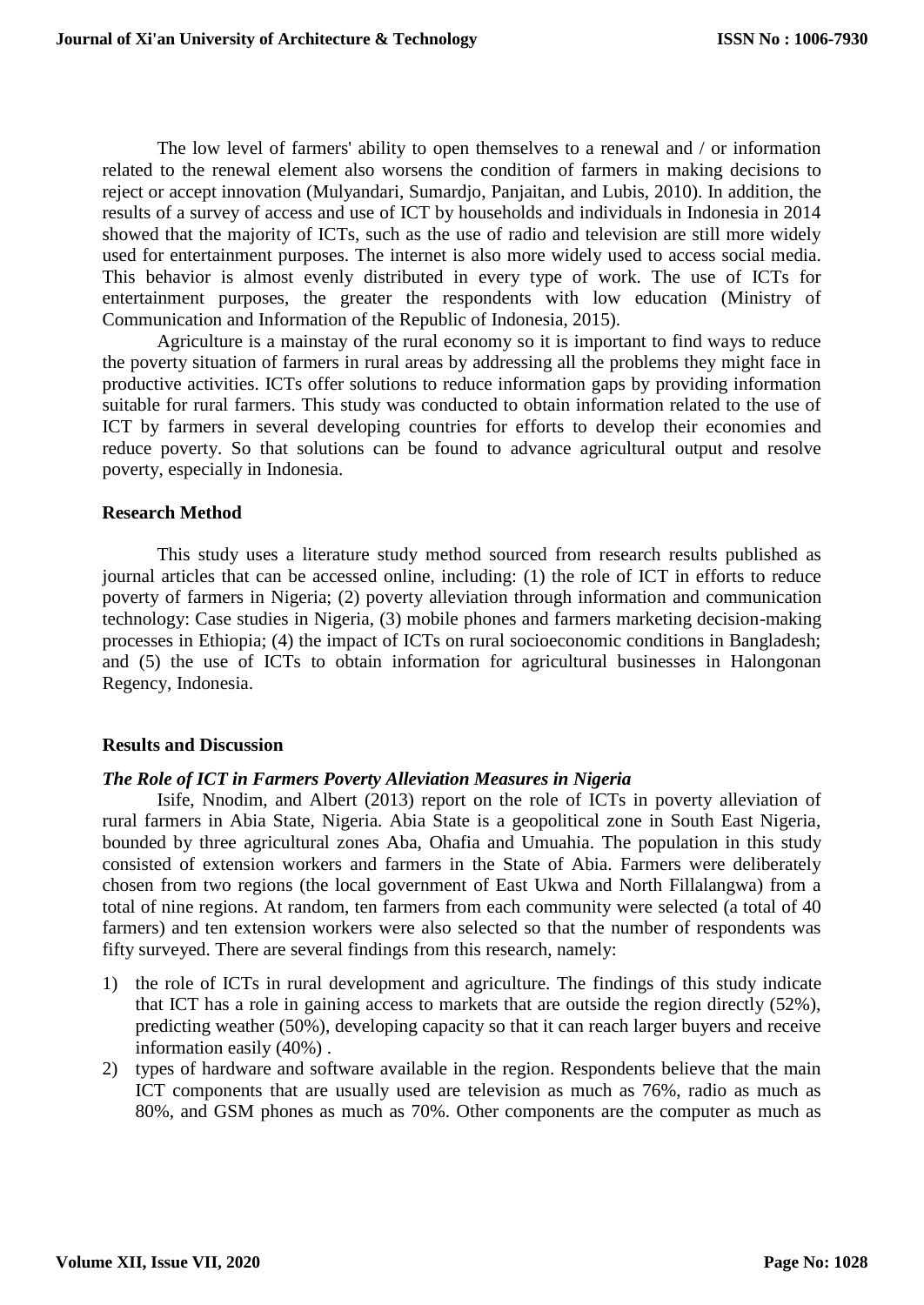10%, video as much as 16%, DVD / CD as much as 22%; projectors as much as 20% and films as much as 2%. While internet and e-mail services did not get a response.

- 3) the number of uses of ICT in the region. The level of use of ICT by farmers and extension workers has a statistical analysis value of 2.5. The level of use of ICTs include radio with a value of 3.00, televisions with a value of 3.00, GSM phones with a value of 2.80 and SMS messages with a value of 2.80. For the use of computers and projectors, each is rated as low, amounting to 0.70 and 0.60. And for the use of CDs / DVDs and films, the values are 2.40 and 0.50 (low), respectively. For internet and email use there is no response.
- 4) the effect of ICTs in poverty alleviation among farmers. Respondents think that a) ICT can facilitate easy access to markets outside their area by using online transactions, the value is 64%; b) can negotiate directly with the buyer (without intermediaries), the value is  $66\%$ ; c) increase their access to markets, the value is 64%; d) increase profits of small farmers, the value is 68%; e) ICTs can facilitate communication between farmers, sellers and buyers, the value is 66%; f) ICTs can facilitate the dissemination of information about market conditions, the value is 62% and the coordination and systematization of agricultural information, the value is 60%.

From this study it can be concluded that a) the existence of ICT hardware and software already exists in the study area (radio, television, cell phones, main telephone and SMS messages); 2) there is an adequate level of use by the community, especially radio, television, GSM phones and SMS; 3) ICTs are used to predict weather, market access, easy communication and effective mobilization; 4) rural farmers can increase productivity, increase negotiation power, and access to the online market.

Furthermore, Abiodun and Sunday (2013) report the results of their study related to poverty alleviation efforts in Nigeria through ICT. Over the past decade, there has been ongoing debate about the role of ICTs in development and in the areas of improving living standards, and poverty alleviation in most countries (Mohammed, 2009). The specific role that ICTs must play in community development depends on financial, administrative, security objectives, and so on (Maung, 2007). Poverty is a huge challenge to be resolved at this time and its alleviation is a necessary condition for sustainable development in developing countries. Having the right information at the right time can help find solutions to the problem of poverty and ICT is one solution.

In this study it was concluded that 1) strong cases could be used to support the use of selective ICTs in poverty alleviation so that the government encourages this sector to cover all aspects of ICT so as to ensure countries are able to use it in fighting poverty; 2) the use of ICTs in efforts to reduce poverty will be more effective if it is embedded and adapted to policies and other resources; 3) national poverty reduction strategies, ownership by local communities, partnerships and broad networks are important keys in reducing poverty; 4) the government must develop a program to make farmers aware of the benefits of ICT and make them aware of how to utilize ICT facilities to the full; and 5) a supportive, practical and affordable environment can make it possible to use ICT so that it can benefit the poor.

Abiodun and Sunday (2013) recommend that the best practice in using ICTs to reduce poverty for the country is to develop the ICT industry and its facilities. The industry can ensure that ICT support facilities are available to support poverty alleviation programs. The active ICT sector is also a powerful driver for positive price communication, supporting poverty alleviation and becoming an ICT-based solution. A good ICT sector is an "enabler" that allows the use of ICTs in poverty alleviation. In addition, the ICT sector must be able to meet other needs in all sectors. it is an "enabler" for participating in the face of an ICT-based global economy.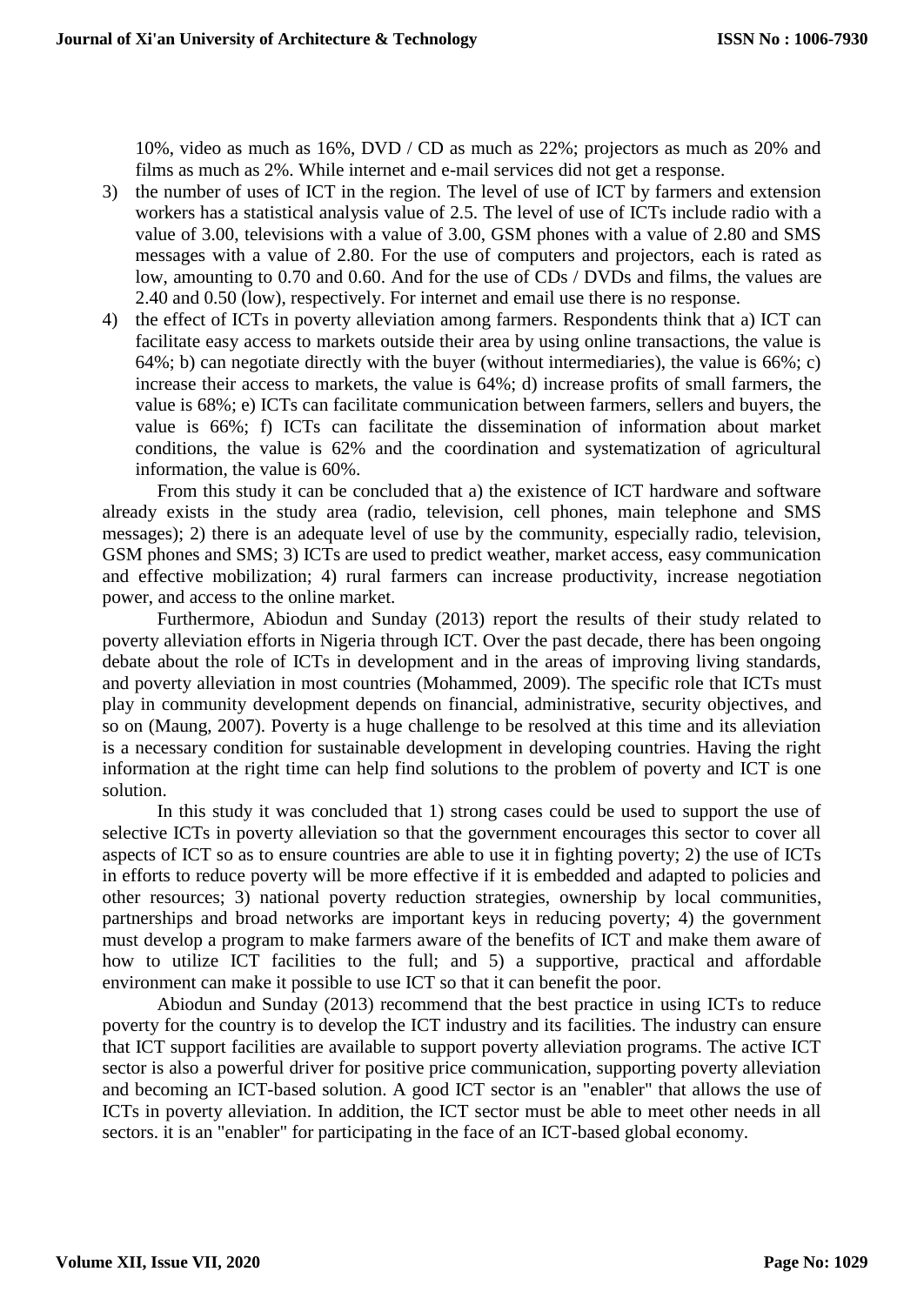#### *Impact of ICTs on Rural Socio-Economic Conditions in Bangladesh*

Rahman, Abdullah, Haroon, and Tooheen (2013) conducted a study aimed at exploring the impact of ICT on the socio-economic development of villagers in Bangladesh. According to them, the rural population of Bangladesh has very minimal access to resources and public space because of their social and economic conditions. Rural populations experience discrimination, in large part because of the very lack of access to information sources. ICT has the potential to reach rural communities and answer knowledge and information needs. Furthermore Rahman, Abdullah, Haroon, and Tooheen (2013) reported the results of their research related to the impact of ICT on rural economic conditions in Bangladesh, namely the coverage of ICTs in rural Bangladesh, precisely at the Bangladesh Complex Annual Growth Rate (CAGR) on telephone lines was 10.9 % and cellular subscribers are 97.8%. The mobile market share of the total phone in the case of Bangladesh, the CAGR was 8.6%. This finding implies that in Bangladesh, the growth rate of cellphone use is in the very high category and has a very significant influence on the social and economic sector of the country. The results of this study also showed several other results.

- 1) Current statistics on the use of ICTs in Bangladesh show a) an increasing tendency to use computer facilities in rural Bangladesh; b) the most prominent information from this survey is that although mobile phones were introduced in the country in the early nineties, there has been a substantial growth in cellular phone use in rural communities along with urban dwellers; and c) internet usage has greatly increased in both urban and rural areas in the survey. The use of ICT facilities is much higher in urban areas compared to rural areas.
- 2) ICT and overall awareness in their survey results showed that a) of 520 respondents, 56.15% were male and the remaining 43.85% were female; b) the age group below 18 years mostly uses mobile phones to spend time, the age group over 18 years mostly uses it for socialization and business purposes, the 18-30 year age group also uses it for entertainment purposes, and it is very interesting to know that more 90% of people tend to use ICT facilities for their daily communication needs; c) in rural areas, ICT is not limited to cell phone calls, its value is more than 90%, rural communities have strong mobile internet users (28.5%) and email (35%) although computer use is somewhat limited to below 10% because of the high initial purchase cost, but other options are less available and less popular; and d) 90% of them also use cell phones to make calls, 28% of them use the internet, 35% of them use email, only 9% of the total respondents use computers.
- 3) The impact of ICTs in reshaping the rural economy. In rural areas, ICT services have had a role in economic development through a number of ways, including a) the use of ICTs that allows sellers to learn about new products in the market, to anticipate demand for existing and new products, and to understand pricing strategies, and innovating; b) rural communities obtain the necessary information and market prices from the website with the help of entrepreneurs provided by community information centers throughout Bangladesh that are spread through ICT facilities; c) 70% of people think that using a cellphone alone saves travel and communication costs for all daily needs; d) above 80% support that ICTs save their working hours which they can use for more productive activities and help improve their economic conditions; e) the flow of sending foreign money has become easier and faster for rural communities.
- 4) Bridging the gap. People do not need to travel more than 30-35 km to the district headquarters to get information about education, health, employment, government services, and so on. ICTs have saved their time and money thereby reducing the risk of travel. Residents can also open bank accounts using mobile phones and send money, and apply for their passports from the Upazila headquarters. Each Upazila headquarters has a website as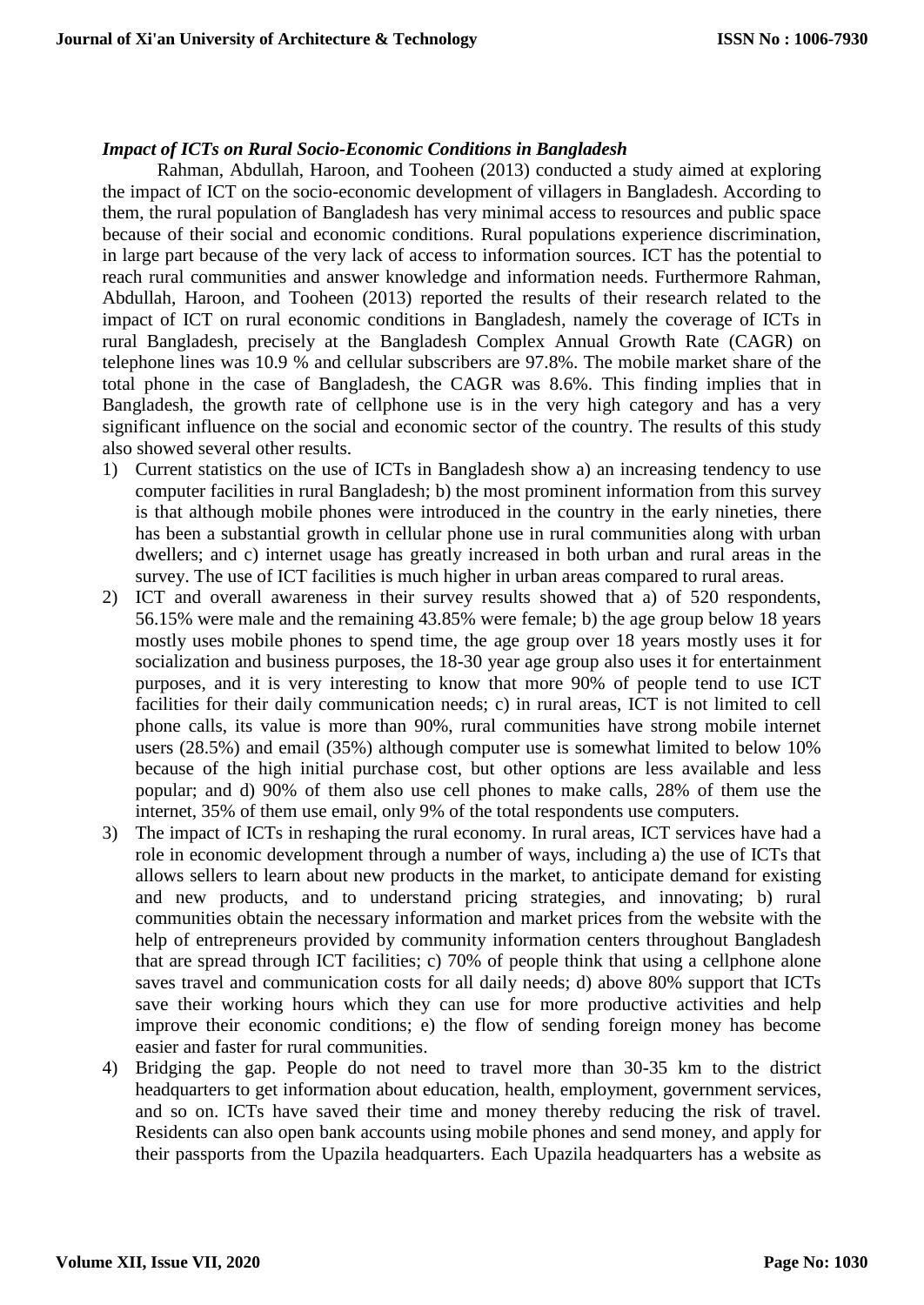full support for residents. Even in the 90s it was clear that villages were left behind by cities in terms of development, health facilities, education, and so on. But with the advent of ICTs, all the necessities of living standards in rural Bangladesh are increasing and helping to bridge the gap between urban and rural.

From the results of this study it can be concluded that data access services enable users to learn about local services such as health, agriculture, education, and knowledge standards. Data access also allows an institution to convey important information such as information on dangerous conditions such as bird flu and other diseases. Cellular services can also be extended to the entire population and that will contribute to improving socio-economy.

#### *Cellular Phones and Marketing Decisions for Farmers in Ethiopia*

The use of cell phones in making marketing decisions for farmers in Ethiopia (Tadesse and Bahiigwa, 2015). Access to information is an important input for making agricultural decisions in the fields of finance, marketing and production in South Africa. Farmers must find the right price, the right buyer, the right standard and the value of the product. Farmers have to travel frequently, repeat and unload goods to show off their crops to buyers and brokers. Small farmers in Ethiopia sell their products to traders, both in their villages or in distant markets that require large costs. Village markets are characterized by price information that is more widely known by traders than farmers (Tadesse and Shively, 2013), which makes searching for information very expensive. Expansion of cell phone coverage is considered as one solution to the information problem. This survey was conducted to empower farmers to form cooperatives and introduce ICT as a marketing medium for agriculture.

Samples were interviewed using structured and pretest questionnaires. The questionnaire used to collect data is very much and contains many things related to information search, market access, marketing, and selling points. Mobile phones are used to find information to find out the role of ICTs in the process of accessing markets. Other information such as socioeconomic and demographic are also collected. The results and conclusions from Tadesse and Bahiigwa's (2015) research include:

- 1) interpreting technological opportunities as economic benefits becomes a big challenge in the development of small-scale agriculture. Many farmers have cell phones but the extent to which they help farmers make decisions in marketing strategies is an important issue that they want to understand. The results vary. In general, the impact is not very apparent that mobile phones really help farmers in making marketing decisions. This finding provides information that cell phones may be useful for certain farmers and under certain circumstances. In the study area, cellular telephones are not an important medium for being able to access information.
- 2) cell phones are not an effective way of accessing price information because of their limited use, especially in accessing information. There are only a few farmers who can use cell phones to reduce costs in finding information. This happens because the source of information is still lacking so that it cannot convey relevant information. Tadesse and Bahiigwa (2015) recommend establishing an information center both at the farmer's cooperative center as a source of information and knowledge.
- 3) the weak impact is also related to the fact that cellphone efficiency can be better utilized by traders than farmers.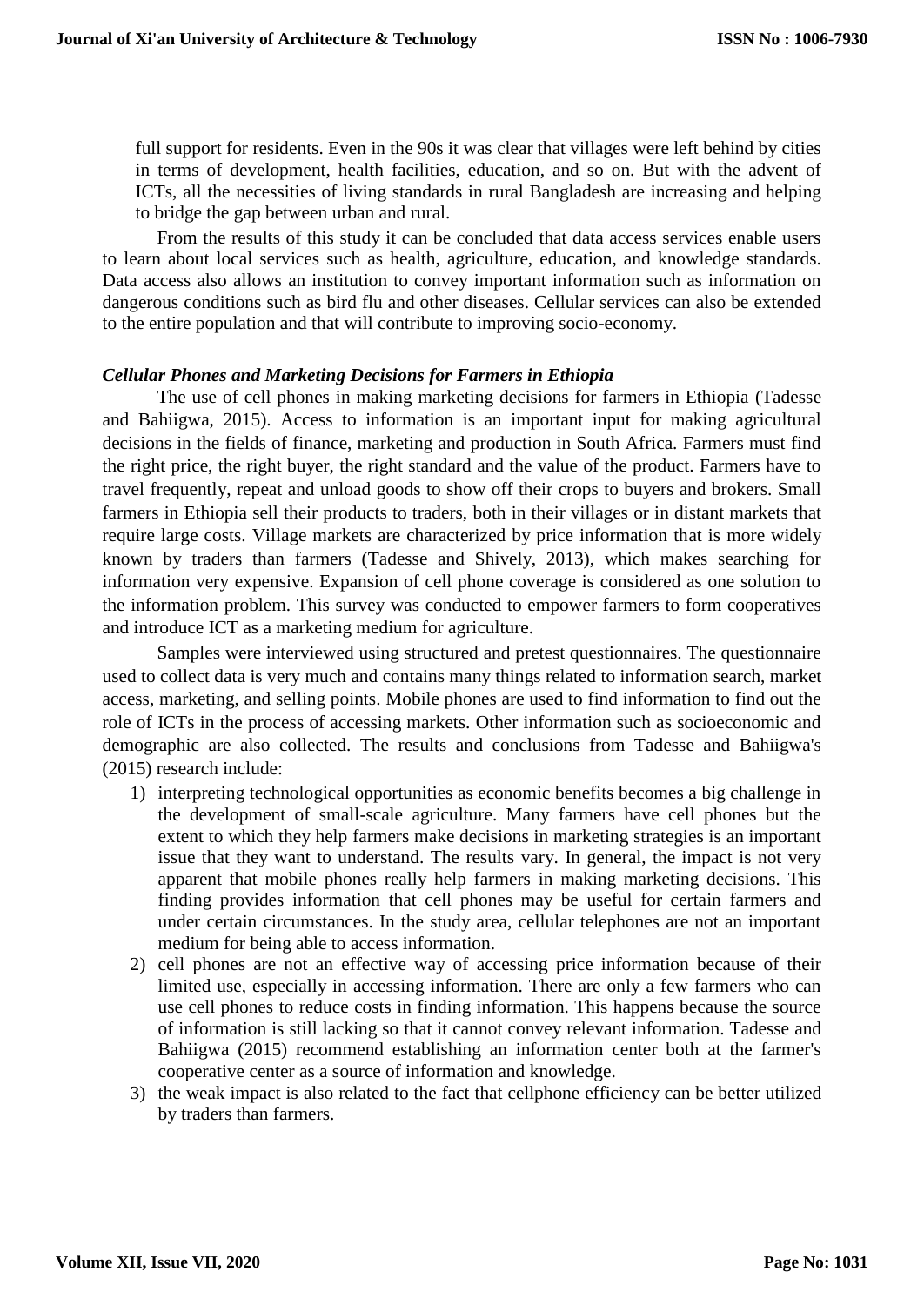#### *Utilization of ICTs as Information for Agricultural Businesses in Indonesia*

In Indonesia, research related to the use of ICTs for other agricultural businesses was conducted by Harahap (2016). Utilization of ICT in fulfilling information for agricultural business households in Halongonan District, Padang Lawas Utara Regency, North Sumatra Province is motivated by the condition of the region which is largely hilly. The livelihoods of the people are farmers. To meet agricultural information needs, in addition to getting it from field extension workers (PPL), village households hope to gain access to information from ICT developments. The development of ICTs such as television, radio and internet should be able to improve the quality and quantity of agricultural products. This study aims to describe the use of ICTs in fulfilling information for agricultural business households in Halongonan District in fulfilling agricultural information for agricultural business households in the study location.

This research uses a descriptive quantitative approach with survey methods. The location of the study was based on village representatives whose hilly topography by lottery included Sitabola, Japinulik, Sit Weaving, Sandean Tongan, Tapus Jae, and Sandean Julu Halongonan Districts. The research data collection was carried out in July 2015. The study population numbered 134 households in the study site. The sampling technique was determined by the number of samples calculated by the Taro Yamane formula of 100 respondents. The respondent selection technique used the Kish Grid method. Harahap's research results (2016) provide information, namely:

- 1) ICT ownership. ICT ownership for agriculture business households in Halongonan district, namely: 75 television respondents (75%) and 25 respondents (25%) do not have television, radio ownership are 25 respondents (25%) and 75 respondents (75%) do not have a radio, and ownership of internet access (cellular phones, tablets, PDAs / smartphones) as many as 12 respondents (12%) and 88 respondents (88%) who do not have.
- 2) TV utilization. Utilization of television in the amount of time used to watch television every day is 65 respondents (86.7%), 2-3 times a week as many as 7 respondents (9.3%), at least once a week as many as 3 respondents (4.0%).
- 3) radio utilization. The use of radio in the amount of time used to listen to radio with a frequency of 2-3 times a week is 12 respondents (48%), at least once a week as many as 8 respondents (32%) and every day as many as 5 respondents (20%).
- 4) utilization of internet access. Utilization of internet access by respondents is very minimal, which is more than once a week as many as 8 respondents (66.7%), every day as many as 3 respondents (25%) and at least once a week as much as 1 respondent (8.3%).
- 5) interest in reading newspapers. Interest in reading newspapers from as many as 100 respondents (100%) only 16 respondents (16%) and buying newspapers only 6 respondents (6%). That is, the use of newspaper media is not optimal by agricultural business households.

Based on the findings of this study it can be interpreted that the use of ICT (television, radio, Internet media) in fulfilling information for agricultural business households in Halongonan District, Padang Lawas Utara Regency is still very low. ICTs have not been used optimally for agricultural development. According to Harahap (2016 ) the cause is the low level of education in agricultural businesses and low access to information on the internet media. To overcome the information gap for rural households / communities especially villages with hilly topography especially Halongonan Subdistrict, Harahap (2016) suggests to make staff effective field extension agents and the development of telecommunications infrastructure in the context of strengthening telecommunications signals.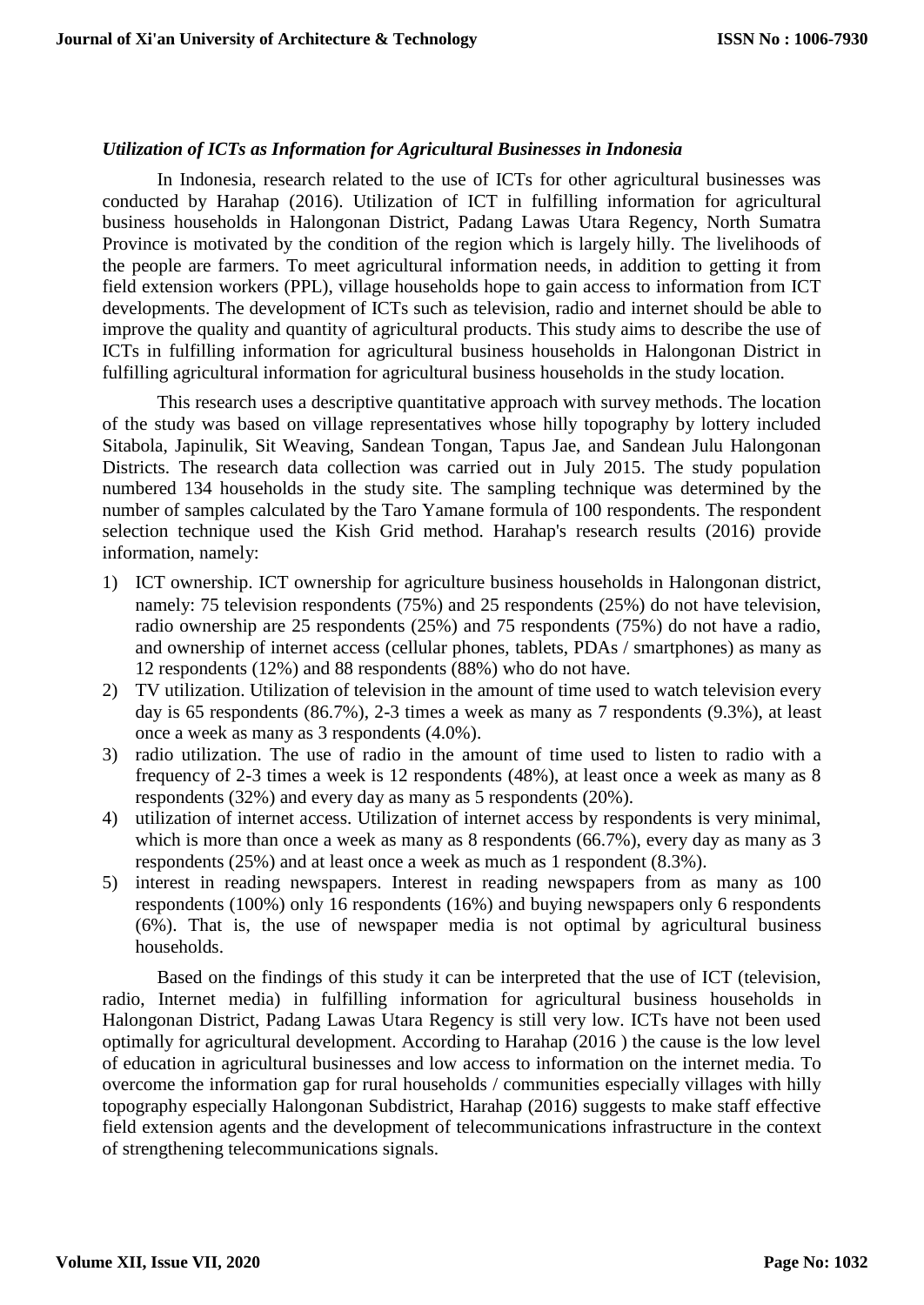# *Lessons Learned: Opportunities and Challenges of Utilizing ICT for Agricultural Economic Development and Poverty Alleviation*

Based on lessons learned from the results of research on the use of ICTs for agricultural economic development and alleviation in several developing countries lessons can be taken, including:

- 1) by increasing the market for their products, farmers have the power to negotiate better, increase their income, and thus improve their standard of living. This finding seems to agree with the views and expectations of stakeholders in rural development that various forces are working to change agricultural development from the process of technology transfer to the process of facilitating various communication, information and advocacy services, with the ultimate goal of improving the living standards of all rural communities;
- 2) in terms of weather forecasts, ICTs play a role in assisting farmers in making decisions, in relation to planting and harvest time because this is important in agricultural development. In this case, ICT empowers farmers with productive assets and marketing, increasing their productive capacity, thereby reducing their poverty status;
- 3) although there was a tendency to use the internet and e-mail via cell phones, in different research locations, farmers in the regions generally did not have the capacity to use e-mail or internet services for communication. The inclusion of include radio, television, telephone as ICTs used for dissemination, transfer and sharing of development information. Through radio, television, telephone (GSM and main lines) and communication via SMS messages, farmers have many opportunities to access important development information related to their livelihood activities. ICT may be a solution to the problem of accessing various sources of information that are affordable, relevant and reliable by farmers;
- 4) it is very interesting to know that most people tend to use ICT facilities for their daily communication and entertainment needs;
- 5) ICT components are used primarily to predict weather conditions, market access (for inputs and products), communicate easily to a longer audience and for effective mobilization of people to act. When this happens rural farmers can increase their productivity, access markets online, increase their negotiating power through direct contact with buyers which will manifest into increased income and welfare;
- 6) cellular services can be extended to the entire population and in turn contribute to improving all socioeconomic indicators. Developing countries can use ICTs to transform microfinance mobility into macro mobility into middle-income countries from the poor level;
- 7) mobile phones do not have a strong impact in helping farmers marketing decisions. Empirical analysis on the price of agricultural gates clearly shows that the impact of mobile phones is not significant. This shows that cell phones might be useful but for certain farmers and under certain conditions;
- 8) cell phones are not an effective way to access information. This may be due to the limited use of cell phones in search of agricultural information. Only a few farmers are able to use mobile phones to reduce costs in information seeking. This seems to be caused by a lack of information sources so there is a need for the establishment of a reliable information center;
- 9) the use of ICTs in efforts to alleviate poverty will be more effective if embedded and adapted to policies and other resources.;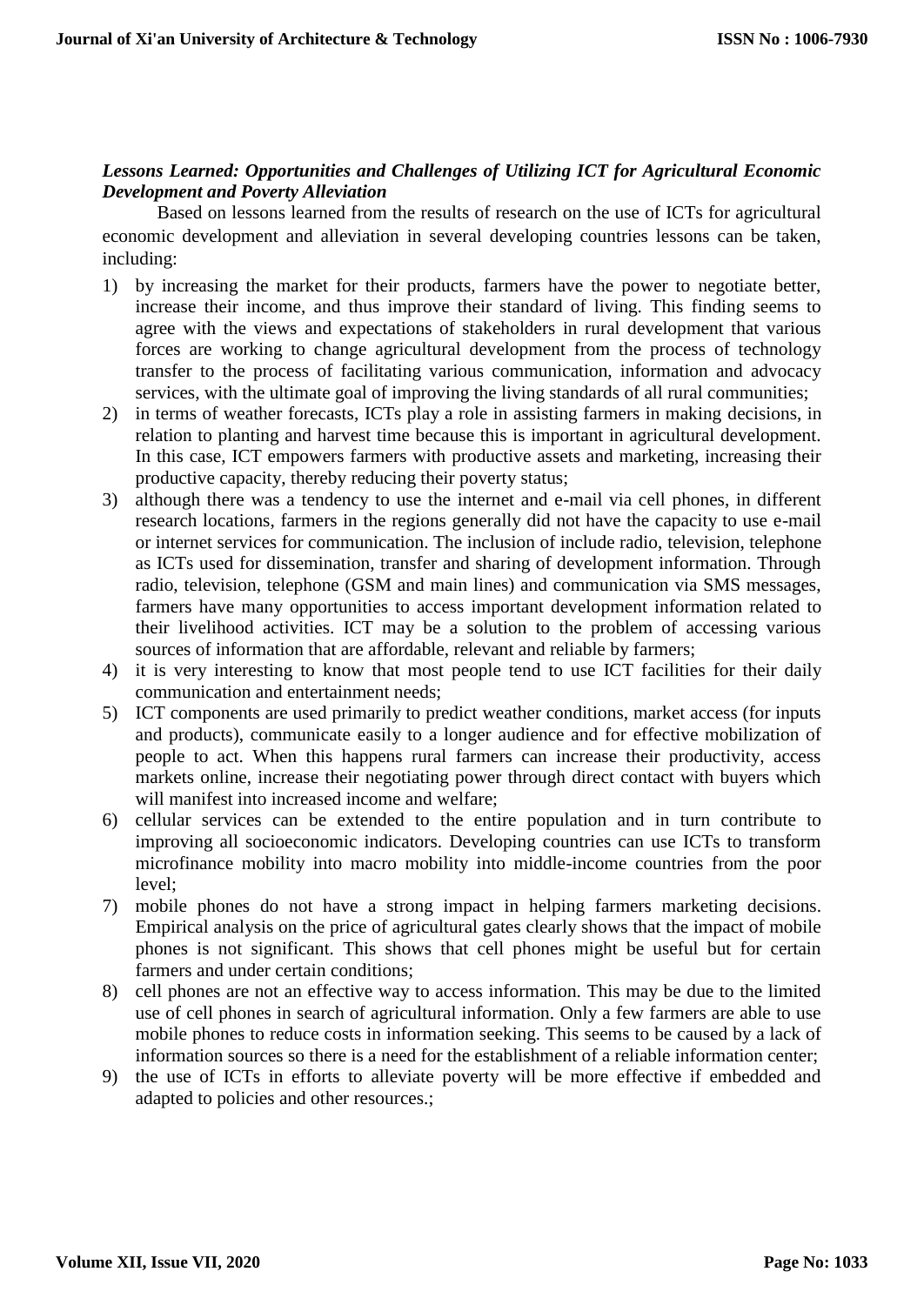- 10) the government must develop programs that create awareness of the benefits of ICT and make people aware of the best ways to utilize ICT facilities they have. With a supportive, enabling, practical and affordable environment, the use of ICT is beneficial for the poor;
- 11) especially in Indonesia, the use of ICTs (television, radio, internet media) in fulfilling information for agricultural business households in Halongonan District, Padang Lawas Utara Regency is very low. The reason is the low level of education in agricultural household households and low access to information on the internet media.

#### **Conclusion**

ICT can help farmers to be able to make a decision, some of which are related to planting and harvest time. ICT can also empower farmers by increasing productive capacity and productive marketing so as to reduce the problem of poverty. The ease of ICT services in rural communities can have a good impact on boosting the economy, especially the rural economy. Information access can be done through television, radio, telephone and short messages. ICT can be a solution to the problem of accessing various information that is relevant, affordable, and reliable. Thus, ICT has the potential to become a very effective instrument in poverty alleviation programs. Utilization of ICTs in alleviating poverty will be more effective when embedded and synchronized with other policies and resources.

In Indonesia, the use of ICTs (television, radio, Internet media) in fulfilling information for agricultural business households in rural areas is still relatively minimal. ICTs have not been used optimally for agricultural business development. This is because of the low level of education and low access to information on the internet media. To overcome the information gap for rural communities (especially villages with hilly topography), it is more effective for extension workers, accelerates the development of telecommunications facilities to strengthen signals, and provides ongoing support to farmers. The government must start programming the creation of public awareness of the importance of ICTs and provide insights on how to use ICT facilities.

#### **Acknowledgements**

The researcher would like to thank Lembaga Pengelola Dana Pendidikan (LPDP) Indonesian endowment fund for education, Finance ministry of Indonesia for supporting this research.

# **References**

- Abiodun, O. O., and Sunday, A. I. (2013). Poverty Alleviation through Information and Communications Technology: A Case Study of Nigeria. *International Journal of Multidisciplinary Sciences and Engineering*, 4(*7*): 20–24.
- Adeniyi, O. B. (2010). Potentials of information and communication technology for poverty alleviation and food security. *Journal of Agricultural Extension*, 14(*2*): 131-139.
- Asian Development Bank. (2003). A strategic approach to information and communication technology. Toward e-development in Asia and the pacific.
- Harahap A. R. (2016). Pemanfaatan teknologi informasi dan komunikasi dalam pemenuhan informasi bagi rumah tangga usaha pertanian di Kecamatan Halongonan.*Penelitian Komunikasi dan Pembanguna*n, 17(*2*): 77–88.